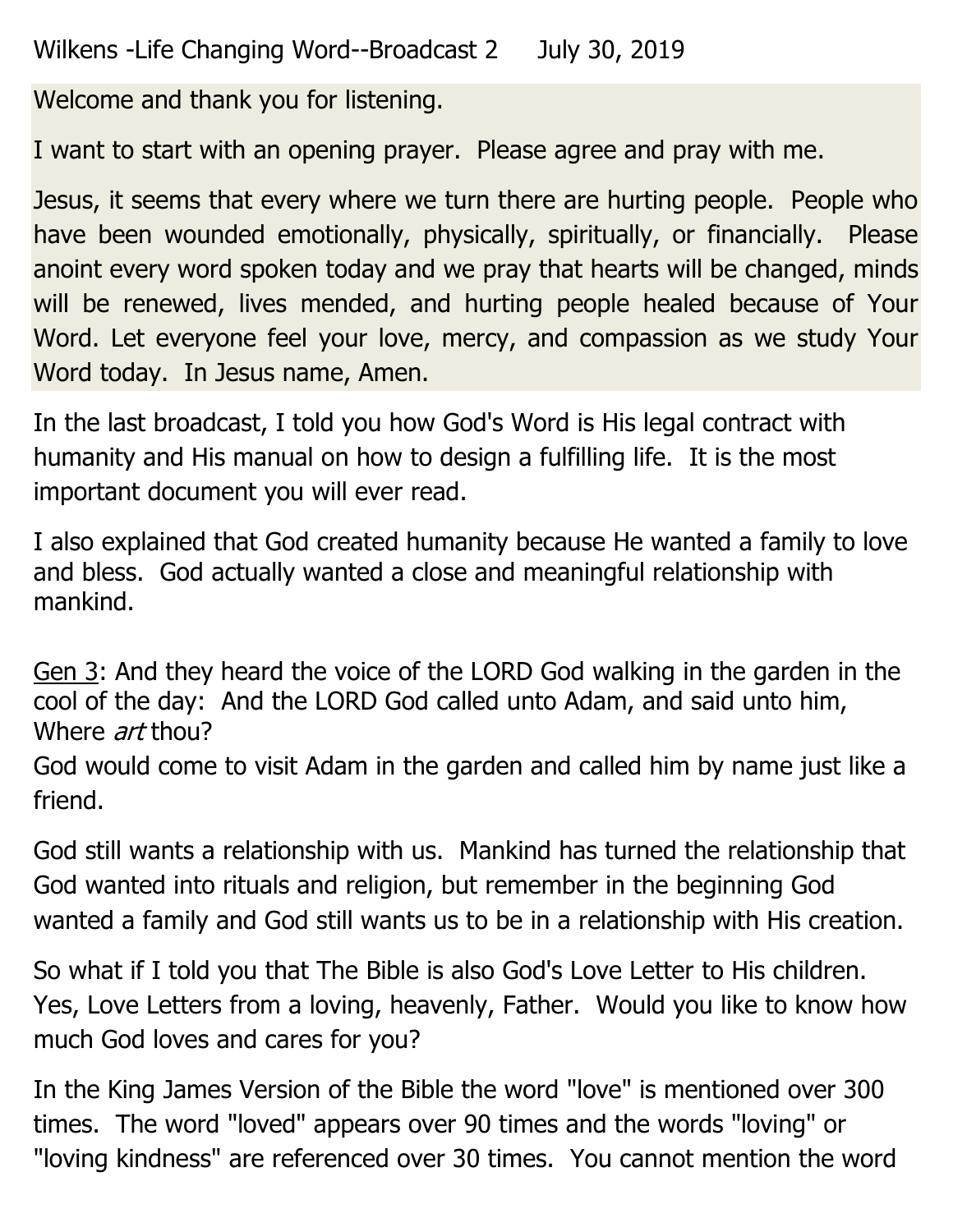"love" that many times in any written document without conveying a strong bond exists between the author and the reader. In other words, a loving, intimate, relationship.

Last year, there were two prominent people who committed suicide. One was a woman who was a very successful fashion designer and the other was a man who was a very accomplished chef, journalist, and TV personality.

Both were very respected in their fields, both had financial success, both were famous, so what went so wrong. Didn't they have most of the things that we dream of achieving to say we have "made it" in life? Why did they feel they had run out of options? What kind of pain could make someone so desperate to take their own life? Why couldn't two people with so much to offer find someone to talk with them about their problems? Or maybe they did reach out, but no one in their circle of friends had any answers.

So today, I want to talk to the people out there who feel alone, anxious, fearful, betrayed, bitter, angry, rejected, and abandoned. You feel like no one is in your corner. That no one understands or cares about what you are going through. You may even feel like Jesus does not hear your cries. You are hurting and feel absolutely hopeless. Well I have very good news for you today.

This is information that I do not want you to forget. For as long as you live, do not forget. God loves you!

John 3:16 For God so loved the world, that he gave his only begotten Son, that whosoever believeth in him should not perish, but have everlasting life.

Just like satan lied to Adam and Eve in the garden, satan lies to us today.

John  $8$  the devil, there is no truth in him: for he is a liar, and the father of it.

Satan is the original liar and remains the father of lies. Do not be deceived. Read and know God's Word because it is the Truth. Look at what Jesus said about Truth.

John 8:32 And ye shall know the truth, and the truth shall make you free.

Remember I told you that the Word of God is a legal document. It is like a Christian's bill of rights. Now if you are an American, most of you know your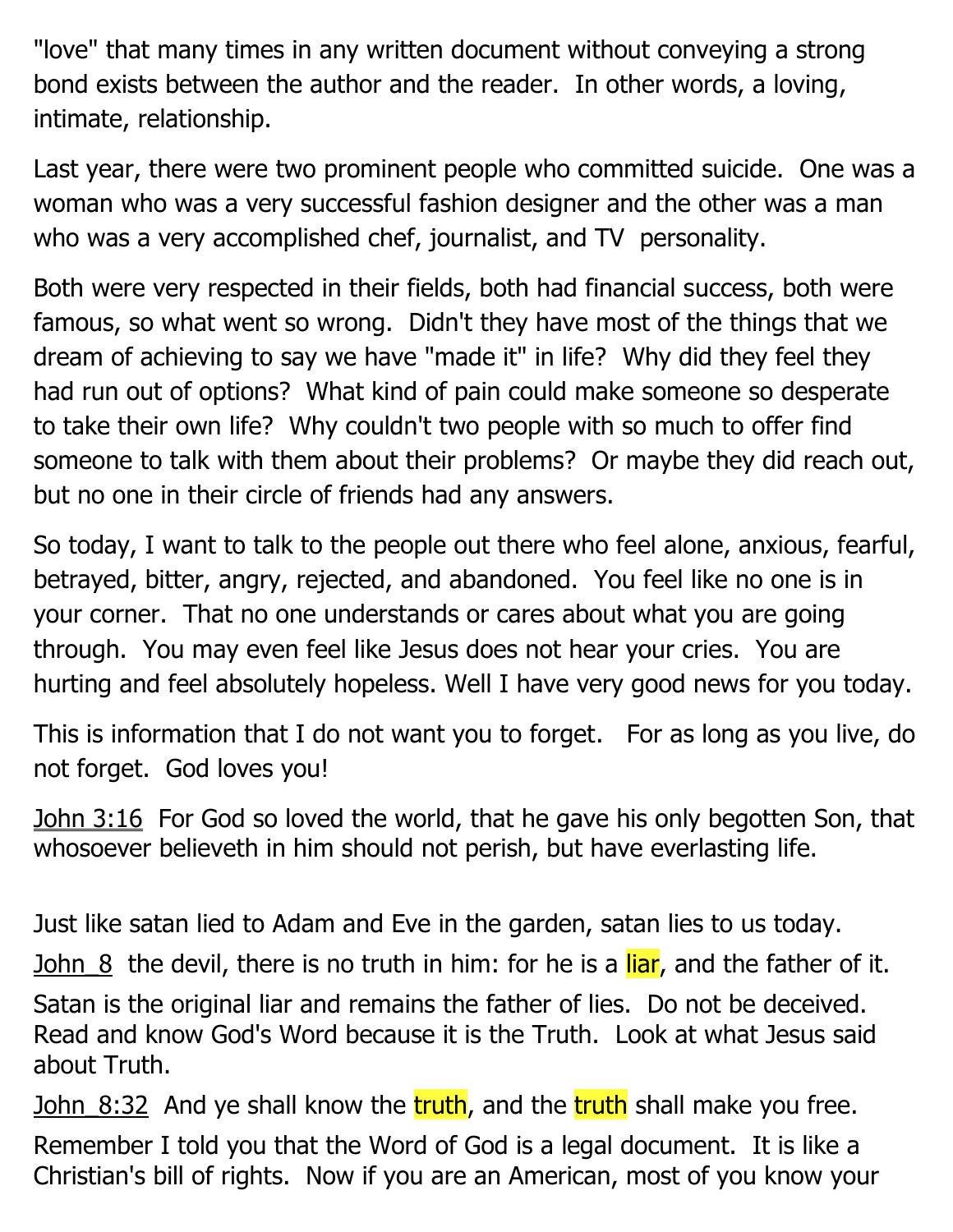Rights as an American citizen. And because you Know your rights, you know the truth about what the government can and cannot do to your freedoms granted by your bill of rights. You can't be deceived or tricked because you know the Truth.

Same principle applies to being a Christian. Satan will successfully lie to you and deceive you and trick you when you are ignorant of what God's Word says and God's Word is the truth.

So this program is all about getting The Truth of God's Word broadcast to all peoples so that you will know your rights and you can no longer be deceived by the father of lies satan.

Now back to the fact that God loves you. Let's look at John 3:16. Let's break it down.

God fathered only one child. It was a son. It was Jesus.

God loved humanity so much, yes God loved YOU so much, that He allowed His only son Jesus to become a sacrificial lamb to redeem us from sin and pay a debt that we could never pay. And all we have to do is believe in Jesus and accept His sacrifice as full payment for our sins and in return receive eternal life with God.

Look at Ephesians 5:2 Christ also hath loved us, and hath given himself for us an offering and a sacrifice to God.

Also look at 1 John 3:16 We understand the love of God, because he laid down his life for us

It was not Judas. It was not the Jews. It was not the Romans. It was not the nails.

That held Jesus on that cross.

It was His love!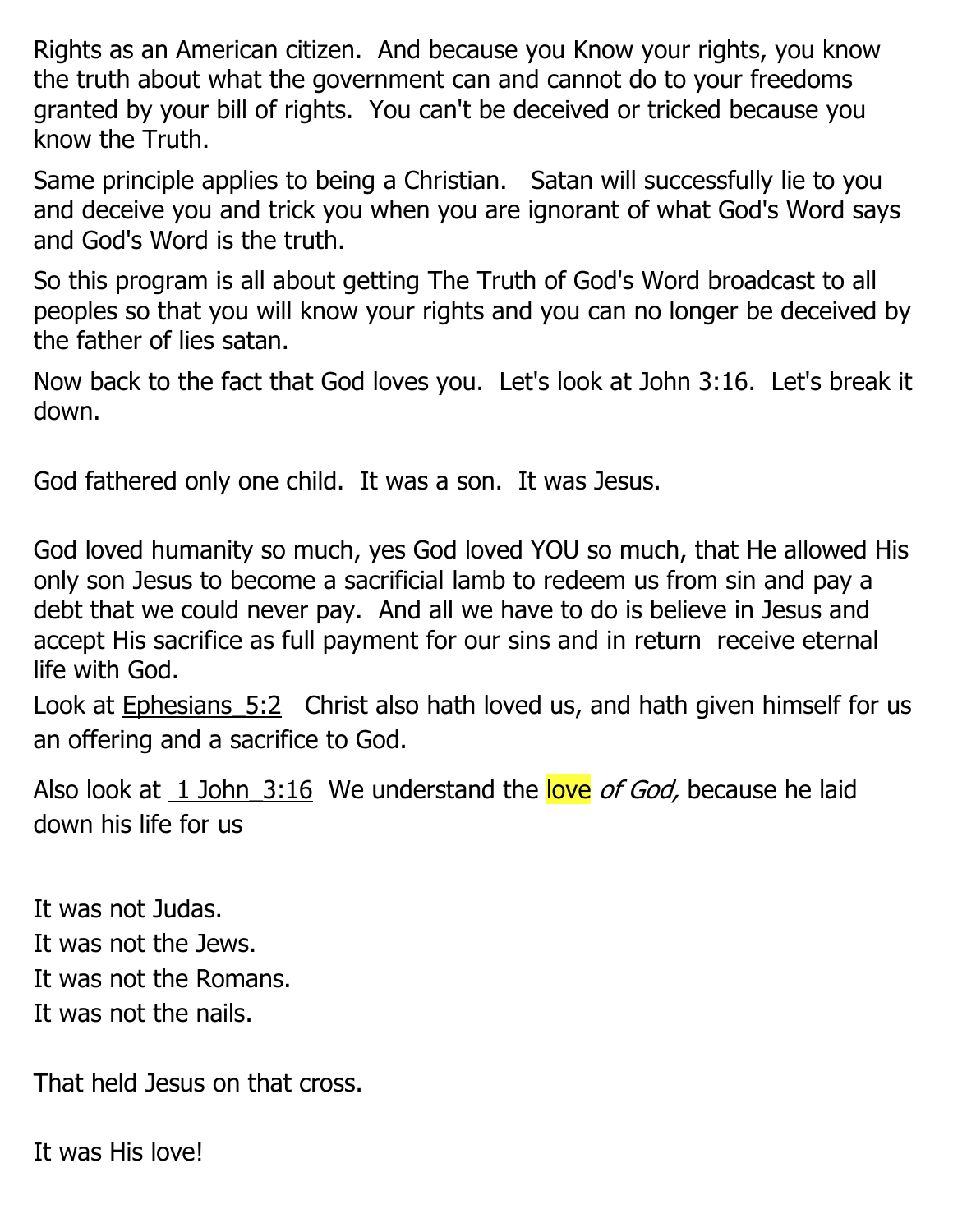I call it the Great Exchange. Jesus who never committed sin and did not deserve to die exchanged places with me a sinner, who could never be good enough, who could never live up to God's standards, who deserved to go to hell.

And God His father loved you and me, all sinners, so much that He looked on while His only son suffered and died a brutal death so that our sin debt could be paid and so that we could spend eternity in relationship with our Heavenly Father.

Who does that? Who cares that much for you at this very moment, that they would lay down their life for yours? Who cares enough to just assume all your debts and pay them in full? Who would sacrifice their only child, a perfect, smart, beautiful child, for you?

Only God our Father loves us that much that He did not even withhold His only son. So if God would go to such extravagant lengths to provide a plan to restore relationship with humanity, what makes you think that God would withhold any of the other miracles Christ's sacrifice provided like:

Isiah 53:5 But he *was* wounded for our wrongdoing, our disobedience, our crimes, he was bruised for our iniquities and wickedness: we have peace, because he took our punishment, and we are healed, because he took a beating that left many stripes on his back and ripped the flesh off his body.

This verse in God's Word states that Jesus sacrifice covers not only our transgressions, wrongdoing, iniquities, evil acts, and sins, but also His sacrifice on the cross settles every issue that God could punish us for and restores peace to our minds and spirit, and in addition, by the stripes that Jesus bore on his body He has provided healing for our entire being--our physical body, our minds, emotions, our spirit, and relationships. Jesus sacrifice heals us everywhere we hurt. Now look at this verse.

John 19:30 When Jesus therefore had received the vinegar, he said, It is finished: and he bowed his head, and gave up the ghost.

When Jesus said, "It is finished" Jesus was signing a legally binding contract in His own blood witnessed by God the Father guaranteeing that if you believe Christ died to redeem you from your sins, to restore a peaceful relationship